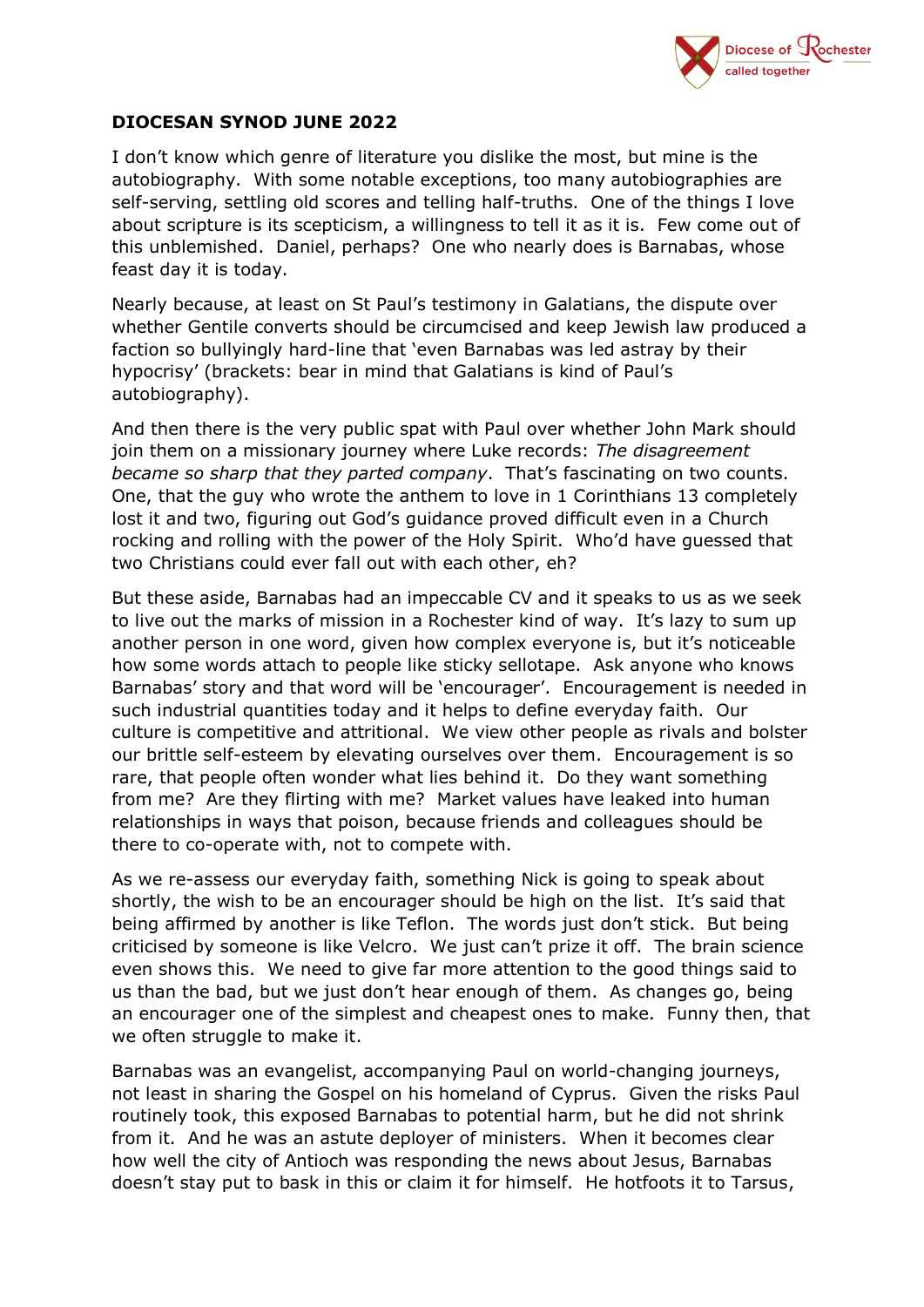

where Paul looks to be on extended ministerial study leave, to get him to Antioch where he is needed.

And he also had a strong grip of what we might call community engagement. For him, social concern was a function of mission. The prophet Agabus, who in a different story from Acts messed up his prediction of what would happen to Paul if he visited Jerusalem, nailed the prophecy of a widespread famine which the disciples were able to pre-empt. Using Barnabas and Paul, relief was brought to the Jesus followers in Judea, helping to cement the new and precarious relationship between Jewish and Gentile Christians.

There was lingering distrust between the two communities, especially that sense the Gentile Christians were less than real Christians because they didn't believe things or do things the way Jewish Christians did. This inspired act of generosity glued the communities together and set an example to the Church ever since when it has felt and looked divided: that money freely given goes a long way to preserving the witness and integrity of the wider Church.

Barnabas' role coheres with an earlier instance in his life. When Saul converted to Christ and became known as Paul, he left behind a job description of making life as perilous as possible for those who followed Jesus. The believers in Jerusalem were sceptical of Paul. His new allegiance felt as plausible as Gerry Adams joining the DUP in 1985. Was Paul's conversion real or just a ruse to infiltrate their number the better to dispose of them? Paul could have wasted many months trying to establish his credibility but for the trusting approach of Barnabas, who vouched for his integrity with those who were suspicious of Paul's motives. We are having vigorous and necessary debates today about how willing we should be to trust others. Here, Barnabas seems to show the priority of trust when there is evidence of God at work. As the research shows, the more responsibly trusting a society is, the happier it is.

Barnabas was highly relational, an includer of others, whether that be the rogue Saul or the new Gentile converts. If Barnabas were alive today, I wonder who he would be looking to put in the frame? It's a truism that decisions are made by those who turn up. Yet too often in life, decisions are made by those who turn up in favour of those who turn up. Maybe in the Church we need to turn this on its head, so decisions are made by those who turn up in favour of those who haven't turned up.

Four groups who haven't turned up that come to mind are: young people, housebound people, poorer people and all those who do not know the love of God in Christ. Those first three cohorts – the young, the housebound and the poor – have disproportionately lost out in the pandemic and stand to lose more in the cost of living crisis. What does good news mean for them? Young people have presented to this Synod recently, but their voice remains faint because it still comes from the margins. Towards the end of today's Synod, Julia will speak to the work of Anna chaplains, so many of whom minister to those who do not leave their homes anymore. And the Church of England both nationally and locally, if I can generalise, is still the preserve of the wealthy and articulate. The